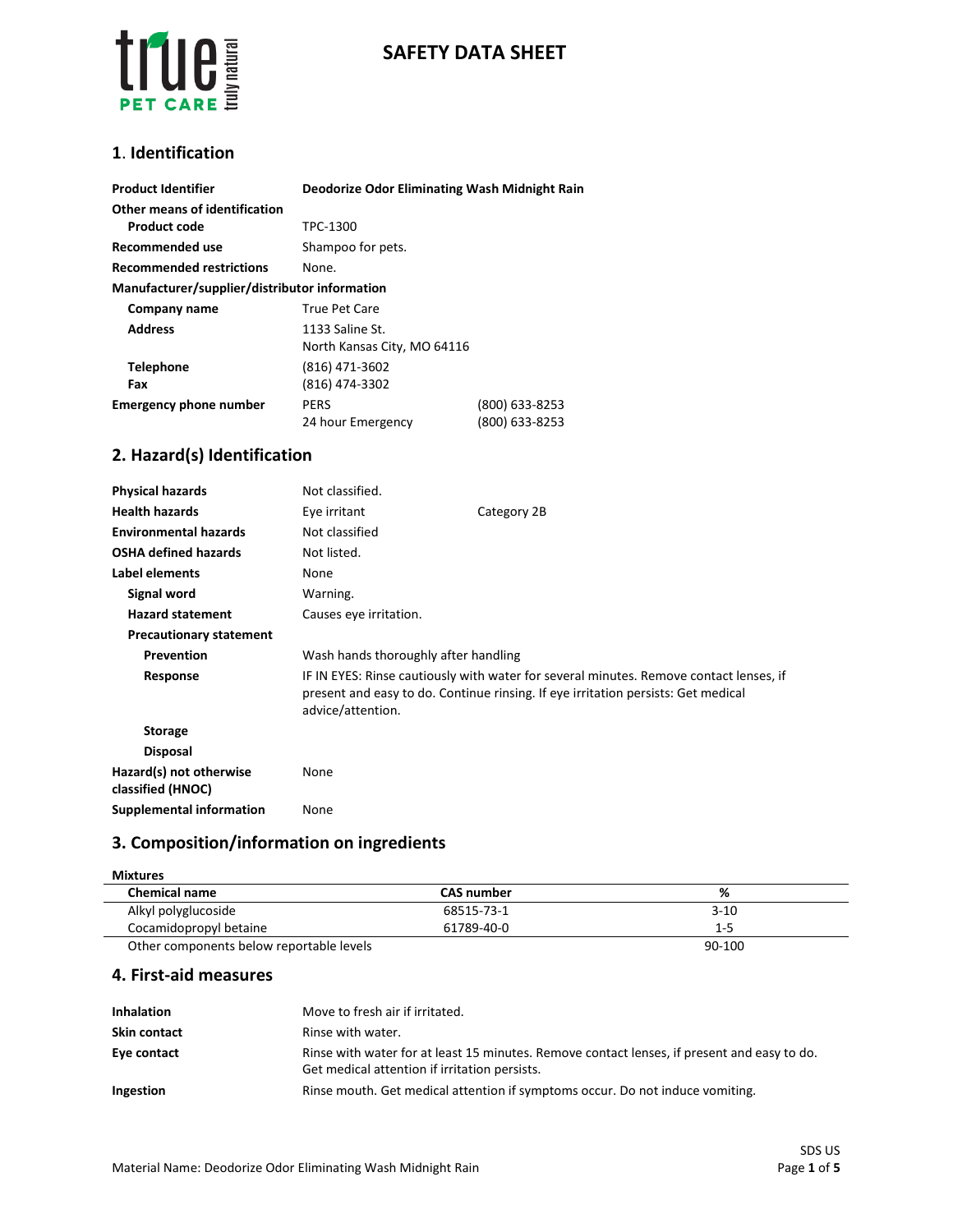| Most important<br>symptoms/effects, acute and<br>delayed                     | Dermatitis, Rash.                                                                                                      |
|------------------------------------------------------------------------------|------------------------------------------------------------------------------------------------------------------------|
| Indication of immediate<br>medical attention and special<br>treatment needed | Provide general support measures and treat symptomatically. Keep victim under observation.<br>Symptoms may be delayed. |
| <b>General information</b>                                                   | This type of detergent is generally non-toxic. It is meant to be in direct contact with skin.                          |

## **5. Fire-fighting measures**

| Suitable extinguishing media                                        | Water fog. Foam. Dry chemical powder. Carbon dioxide (CO2)                                                                                |
|---------------------------------------------------------------------|-------------------------------------------------------------------------------------------------------------------------------------------|
| Unsuitable extinguishing<br>media                                   | None known                                                                                                                                |
| Specific hazards arising from<br>the chemical                       | During fire, gases hazardous to health may be formed.                                                                                     |
| Special protective equipment<br>and precautions for<br>firefighters | Self-contained breathing apparatus and full protecting clothing must be worn in case of fire.                                             |
| <b>Fire-fighting</b><br>equipment/instructions                      | Move containers from fire area if you can do so without risk.                                                                             |
| <b>Specific methods</b><br><b>General fire hazards</b>              | Use standard firefighting procedures and consider the hazards of other involved materials.<br>No unusual fire or explosion hazards noted. |

## **6. Accidental release measures**

| Personal precautions,<br>protective equipment and<br>emergency procedures | Wear appropriate protective equipment and clothing during clean-up. Wear eye/face<br>protection.                                                                                                                                                                 |
|---------------------------------------------------------------------------|------------------------------------------------------------------------------------------------------------------------------------------------------------------------------------------------------------------------------------------------------------------|
| <b>Methods and materials for</b><br>containment and cleaning up           | Caution $-$ spillages may be slippery                                                                                                                                                                                                                            |
|                                                                           | Large spills: Stop the flow of material, if this is without risk. Dike the spilled material, where<br>this is possible. Absorb in vermiculite, dry sand or earth and place into containers. Prevent<br>entry into waterways, sewer, basements or confined areas. |
|                                                                           | Small spills: Wipe up with absorbent material (e.g. cloth, fleece). Clean surface thoroughly to<br>remove residual contamination.                                                                                                                                |
|                                                                           | Never return spills to original container for re-use. For waste disposal, see section 13 of the<br>SDS.                                                                                                                                                          |
| <b>Environmental precautions</b>                                          | Avoid discharge into areas not consistent with package labeling.                                                                                                                                                                                                 |

### **7. Handling and storage**

**Precautions for safe handling** Avoid contact with eye. Avoid prolonged exposure. Observe good industrial hygiene practices. **Conditions for safe storage, including any incompatibilities** Store in original tightly closed container. Do not store in extreme conditions.

### **8. Exposure controls/personal protection**

#### **Occupational exposure limits** None

## **Biological limit values**

None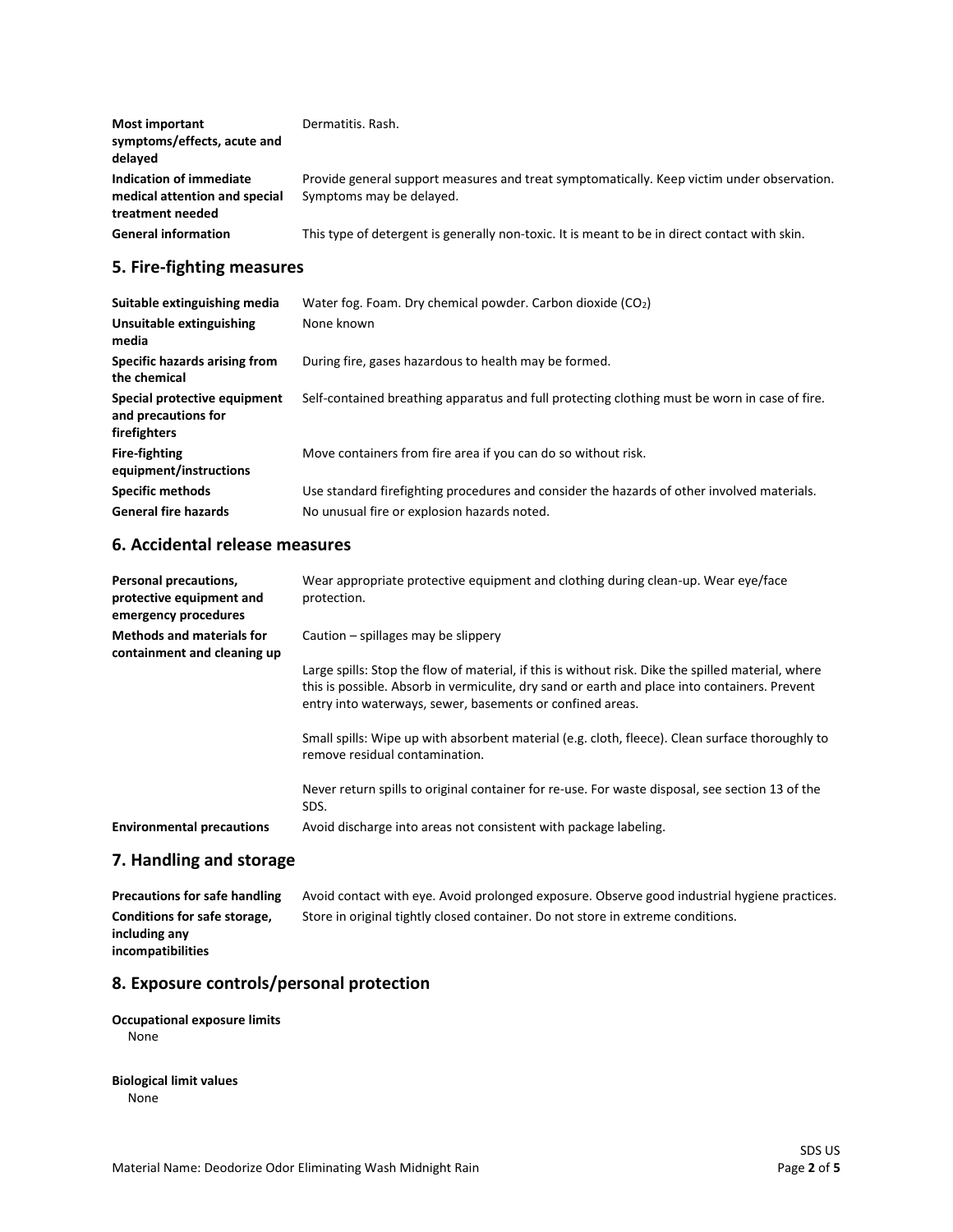| Appropriate engineering<br>controls      | Emergency eye wash stations and showers should be readily accessible. |
|------------------------------------------|-----------------------------------------------------------------------|
|                                          | Individual protection measures, such as personal protective equipment |
| Eye/face protection                      | Avoid contact with eyes.                                              |
| <b>Skin protection</b>                   |                                                                       |
| <b>Hand protection</b>                   | None.                                                                 |
| Other                                    | None.                                                                 |
| <b>Respiratory protection</b>            | Respiratory protection not required.                                  |
| <b>Thermal hazards</b>                   | None.                                                                 |
| <b>General hygiene</b><br>considerations | None.                                                                 |

# **9. Physical and chemical properties**

| Appearance                       |                        |
|----------------------------------|------------------------|
| <b>Physical State</b>            | Viscous liquid.        |
| Color                            | Colorless.             |
| Odor                             | Pleasant.              |
| <b>Odor threshold</b>            | Not available.         |
| рH                               | $6-7.$                 |
| Melting/freezing point           | Not available.         |
| Initial boiling point and        | >212°F (100°C)         |
| boiling range                    |                        |
| <b>Flash point</b>               | >385°F (196°C)         |
| <b>Evaporation rate</b>          | Not available.         |
| Flammability                     | Not available.         |
| <b>Flammability Limits</b>       |                        |
| Upper                            | Not available.         |
| Lower                            | Not available.         |
| Vapor pressure                   | Not available.         |
| Vapor density                    | Not available.         |
| Specific gravity (water=1)       | 1.02                   |
| Solubility in water              | Soluble                |
| <b>Partition coefficient</b>     | Not available.         |
| (n-octanol/water)                |                        |
| <b>Auto-ignition temperature</b> | Not available.         |
| <b>Decomposition temperature</b> | Decomposes on heating. |
| <b>Viscosity</b>                 | Not available.         |

# **10. Stability and reactivity**

| Reactivity                                   | This product is stable and non-reactive under normal conditions of use. |
|----------------------------------------------|-------------------------------------------------------------------------|
| <b>Chemical stability</b>                    | Material is stable under normal conditions.                             |
| <b>Possibility of hazardous</b><br>reactions | Hazardous polymerization does not occur.                                |
| <b>Conditions to avoid</b>                   | Heat, flames can cause product to decompose.                            |
| Incompatible materials                       | None.                                                                   |
| <b>Hazardous decomposition</b><br>products   | Carbon dioxide, carbon monoxide.                                        |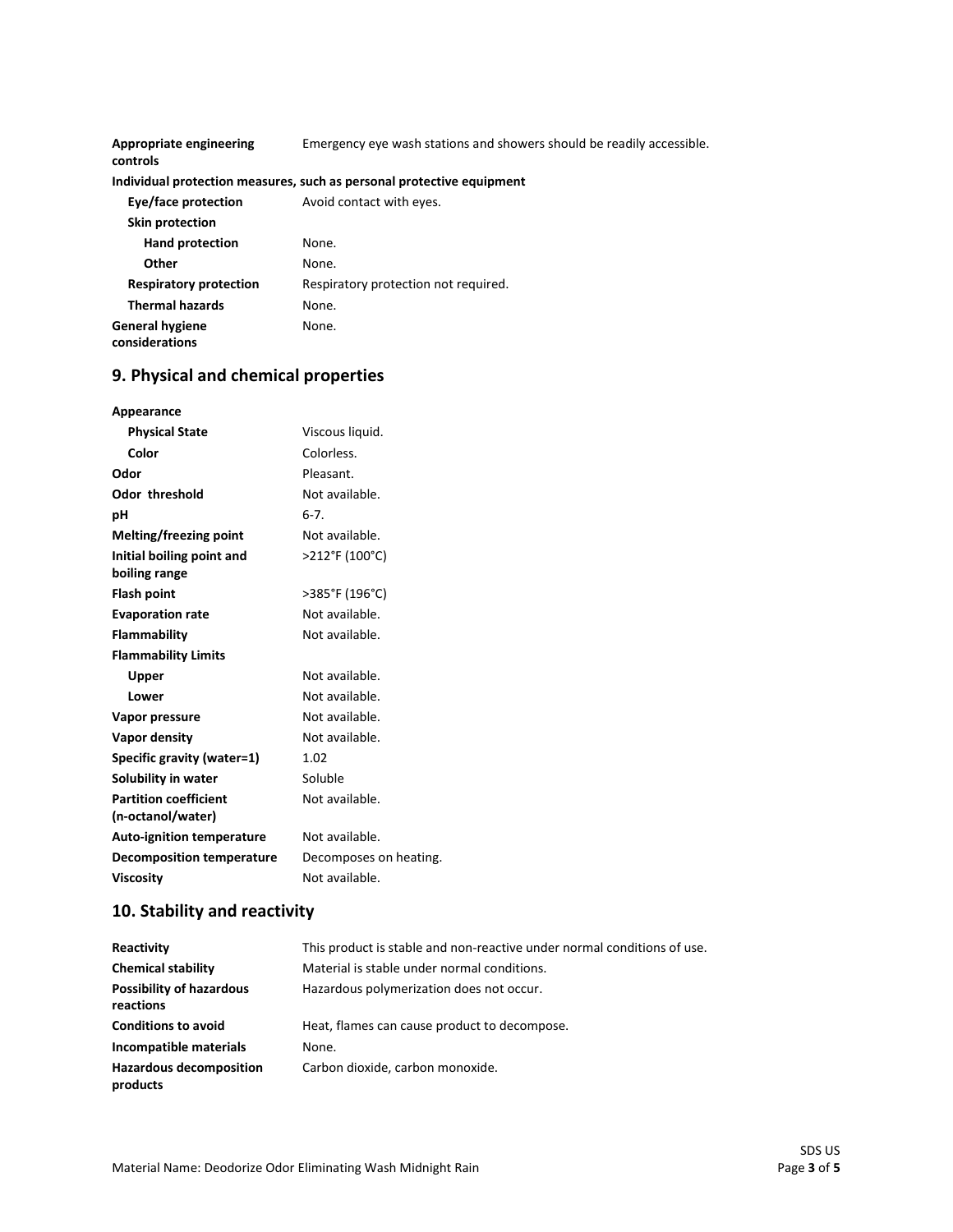# **11. Toxicological information**

| Information on likely routes<br>of exposure                                        |                                                                    |
|------------------------------------------------------------------------------------|--------------------------------------------------------------------|
| <b>Ingestion</b>                                                                   | Expected to be a low ingestion hazard.                             |
| <b>Inhalation</b>                                                                  | Expected to be a low inhalation hazard.                            |
| Skin contact                                                                       | Prolonged skin contact may cause slight irritation.                |
| Eye contact                                                                        | Repeated and/or prolonged eye contact may cause slight irritation. |
| Symptoms related to the<br>physical, chemical and<br>toxicological characteristics | Dermatitis, Rash.                                                  |
| <b>Acute toxicity</b>                                                              | Not established.                                                   |

| Product                                                        | <b>Route and Species</b>                                                   | $LD_{50}$              |  |
|----------------------------------------------------------------|----------------------------------------------------------------------------|------------------------|--|
| Deodorize Odor Eliminating Wash Midnight Rain (CAS mixture)    |                                                                            |                        |  |
| Acute                                                          | Oral, rat                                                                  | >5,000 mg/kg estimated |  |
|                                                                | *Estimates for product may be based on additional component data not shown |                        |  |
|                                                                |                                                                            |                        |  |
| Skin corrosion/irritation                                      | Not classified.                                                            |                        |  |
| Serious eye damage/                                            | May cause mild eye irritation.                                             |                        |  |
| irritation                                                     |                                                                            |                        |  |
| <b>Respiratory sensitization</b>                               | Not classified.                                                            |                        |  |
| <b>Skin sensitization</b>                                      | Not classified.                                                            |                        |  |
| <b>Germ cell mutagenicity</b>                                  | Not classified.                                                            |                        |  |
| Carcinogenicity                                                | Not considered a carcinogen.                                               |                        |  |
| OSHA Specifically Regulated Substances (29 CFR 1910.1001-1050) |                                                                            |                        |  |
| Not Listed.                                                    |                                                                            |                        |  |
| <b>Reproductive toxicity</b>                                   | Not classified.                                                            |                        |  |
| Specific target organ toxicity<br>- single exposure            | Not classified.                                                            |                        |  |
| Specific target organ toxicity<br>- repeated exposure          | Not classified.                                                            |                        |  |
| <b>Aspiration hazard</b>                                       | Not considered an aspiration hazard.                                       |                        |  |
| 12. Ecological information                                     |                                                                            |                        |  |
| <b>Ecotoxicity</b>                                             | No information.                                                            |                        |  |
| Persistence and degradability                                  | Not available                                                              |                        |  |

| Persistence and degradability | Not available.                     |
|-------------------------------|------------------------------------|
| Bioaccumulative potential     | Potential to bioaccumulate is low. |
| Mobility in soil              | Not available.                     |
| Other adverse effects         | Not available.                     |

# **13. Disposal considerations**

| <b>Disposal instructions</b>          | Dispose of in accordance with local regulations.                                                                                                                                                                        |
|---------------------------------------|-------------------------------------------------------------------------------------------------------------------------------------------------------------------------------------------------------------------------|
| Local disposal regulations            | None.                                                                                                                                                                                                                   |
| Waste from residues/unused<br>product | Dispose of in accordance with local regulations. Empty containers or liners may retain some<br>product residues. This material and its container must be disposed of in a safe manner. (see:<br>Disposal instructions). |
| Contaminated packaging                | Empty containers should be rinsed with water and recycled.                                                                                                                                                              |